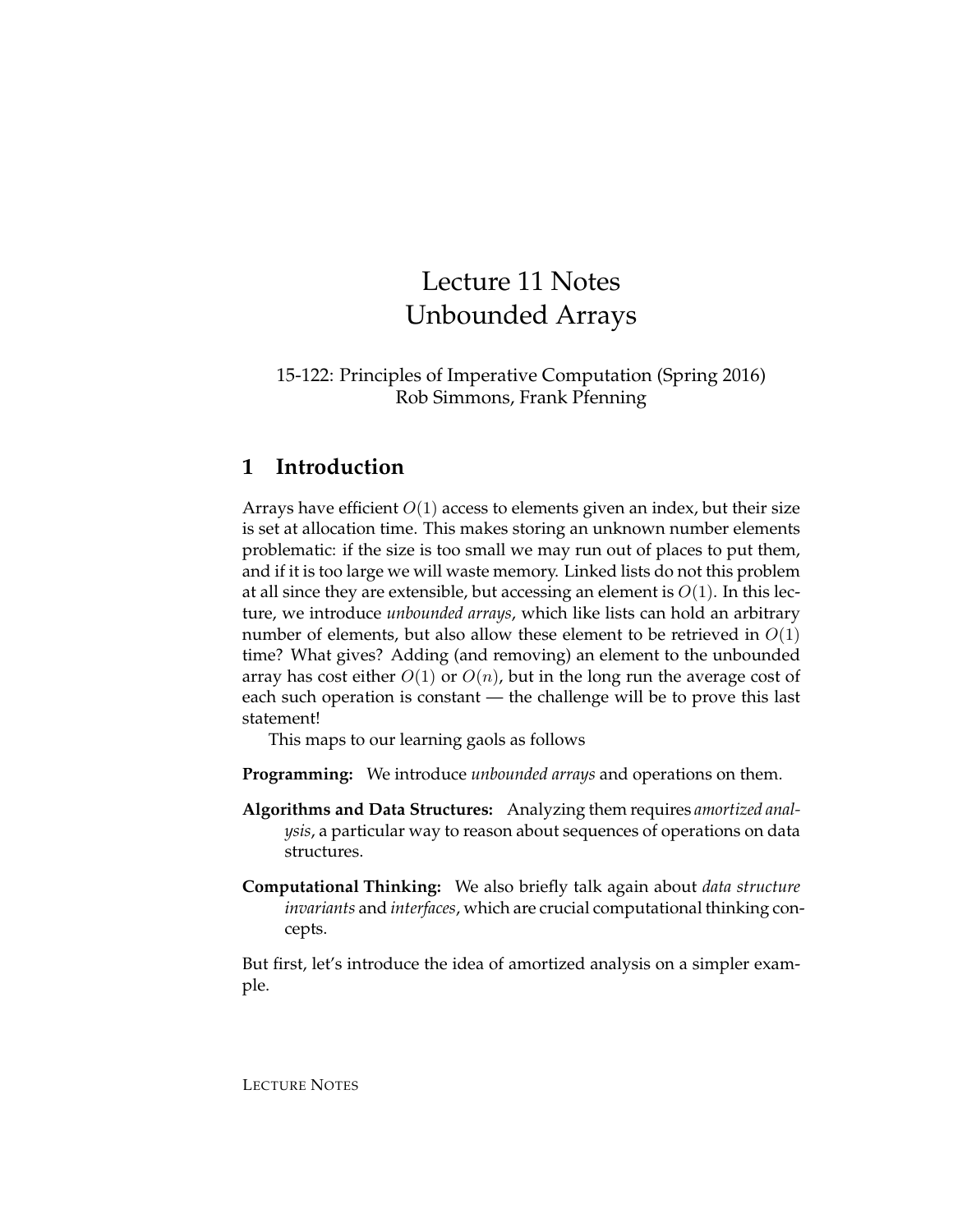## **2 The** k**-bit Counter**

A simple example we use to illustrate amortized analysis is the idea of a *binary counter* that we increment by one at a time. If we have to flip each bit individually, flipping  $k$  bits takes  $O(k)$  time.

|        | 000000 000001 000010 000011 000100 000101 000110 000111 001000 |  |  |              |  |              |  |                   |  |  |
|--------|----------------------------------------------------------------|--|--|--------------|--|--------------|--|-------------------|--|--|
|        |                                                                |  |  |              |  |              |  | U U U U U U U U U |  |  |
| Flips: | and the contract of the contract of                            |  |  | $\mathbf{1}$ |  | $\mathbf{1}$ |  |                   |  |  |

Obviously, if we have a  $k$ -bit counter, the worst case running time of an single increment operation is  $O(k)$ . But does it follow that the worst case running time of *n* operations is  $O(kn)$ ? Not necessarily. Let's look more carefully at the cases where the operation we have to perform is the *most expensive operation we've yet considered:*

|                     |     |          |              |   | 000000 000001 000010 000011 000100 000101 000110 000111 001000 |    |
|---------------------|-----|----------|--------------|---|----------------------------------------------------------------|----|
|                     |     | $\cup$   |              |   |                                                                |    |
| Flips:              |     |          |              |   |                                                                |    |
| Total cost:         | ા વ | $\sim$ 4 | $\mathbf{Z}$ | 8 | 10                                                             | 15 |
| <b>Total steps:</b> | 2   | - 3      | 4            | 5 | 6                                                              |    |

We can observe two things informally. First, the most expensive operations get further and further apart as time goes on. Second, whenever we reach a most-expensive-so-far operation at step  $n$ , the total cost of all the operations up to and including that operation is  $2n - 1$ . Can we extend this reasoning to say that the total cost of performing *n* operations will never exceed  $2n$ ?

One metaphor we frequently use when doing this kind of analysis is banking. It's difficult to think in terms of savings accounts full of microseconds, so when we use this metaphor we usually talk about *tokens*, representing an abstract notion of cost. With a token, we can pay for the cost of a particular operation; in this case, the constant-time operation of flipping a bit. If we *reserve (or budget) two tokens* every time we perform any increment, putting any excess into a savings account, then we see that after the expensive operations we've looked out, our savings account contains 1 token. Our savings account appears to never run out of money.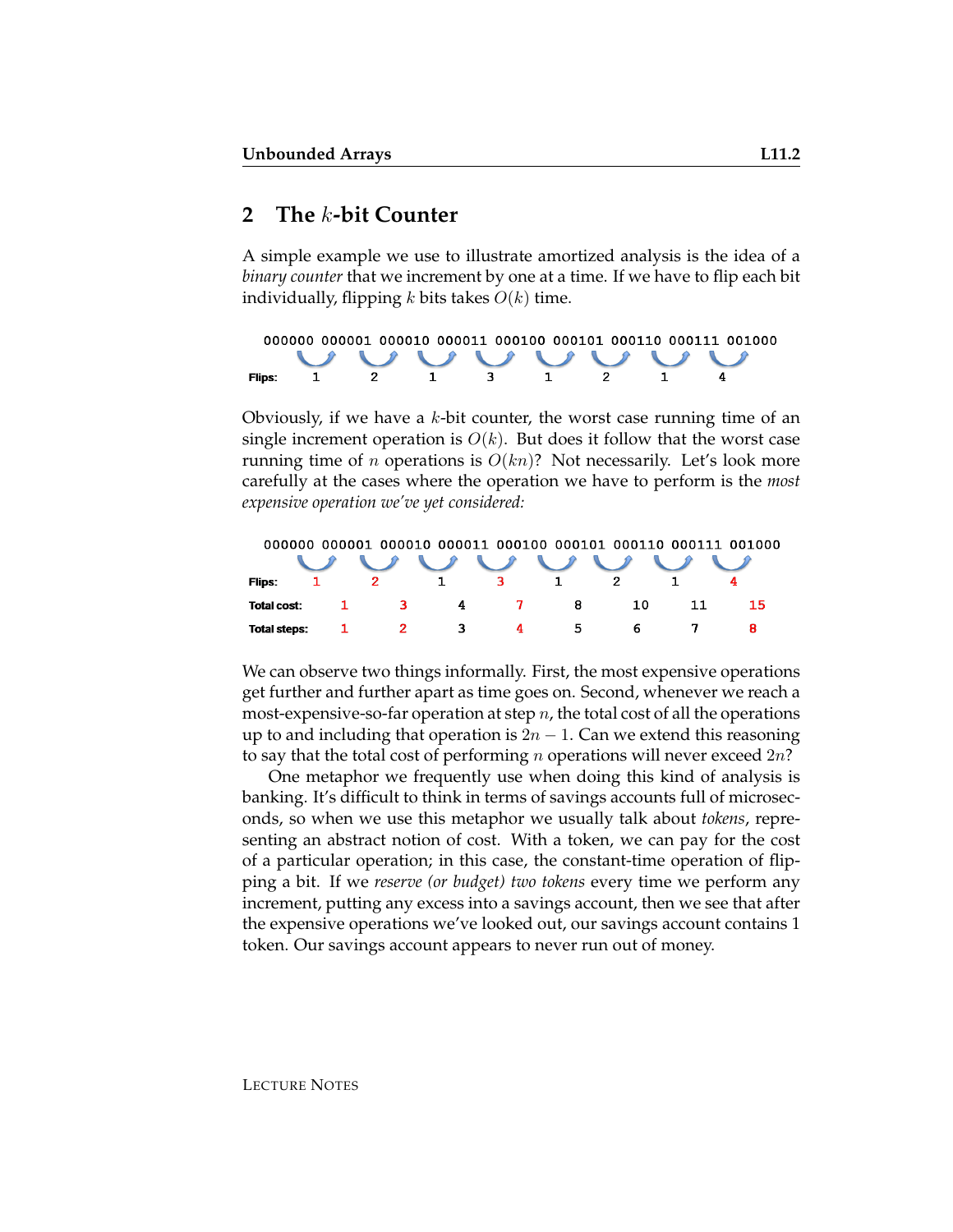|                    |   | 000000 000001 000010 000011 000100 000101 000110 000111 001000 |    |    |    |    |     |    |
|--------------------|---|----------------------------------------------------------------|----|----|----|----|-----|----|
|                    |   | $\cup$ $\cup$ $\cup$ $\cup$                                    |    |    |    |    |     |    |
| <b>Total cost:</b> |   | ิว                                                             | 4  |    | 8  | 10 |     | 15 |
| $2x$ #steps:       | 2 | 4                                                              | 6. | -8 | 10 | 12 | 14. | 16 |
| Savings:           |   |                                                                | 2  |    |    |    |     |    |

This is good evidence, but it still isn't a proof. To offer something like a proof, as always, we need to talk in terms of *invariants*. And we can see a very useful invariant: the number of 1 bits always matches the number in our savings account! This observation leads us to the last trick that we'll use when we perform amortized analysis in this class: we associate one token with each 1 in the counter as *part of our data structure invariant*.

### **3 Amortized Analysis With Data Structure Invariants**

Whenever we increment the counter, we'll always flip some number (maybe zero) of lower-order 1s to 0, and then we'll flip a single 0 to 1 (unless we're out of bits in the counter). No matter how many lower-order 1 bits there are, the flipping of those low-order bits is paid for by the tokens associated with those bits. Then, because we're always gaining 2 tokens whenever we perform an increment, one of those tokens can be used to flip the lowestorder 0 to a 1 and the other one can be associated with that new 1 in order to make sure the data structure invariant is preserved. Graphically, *any* time we increment the counter, it looks like this:



(Well, not every time: if the counter is limited to  $k$  bits and they're all 1, then we'll flip all the bits to 0. In this case, we can just throw away or lose track of our two new tokens, because we can restore the data structure invariant without needing the two new tokens. In the accounting or banking view, when this happens we observe that our savings account now has some extra savings that we'll never need.)

Now that we've rephrased our operational argument about the amount of savings as a data structure invariant that is always preserved by the increment operation, we can securely say that, each time we increment the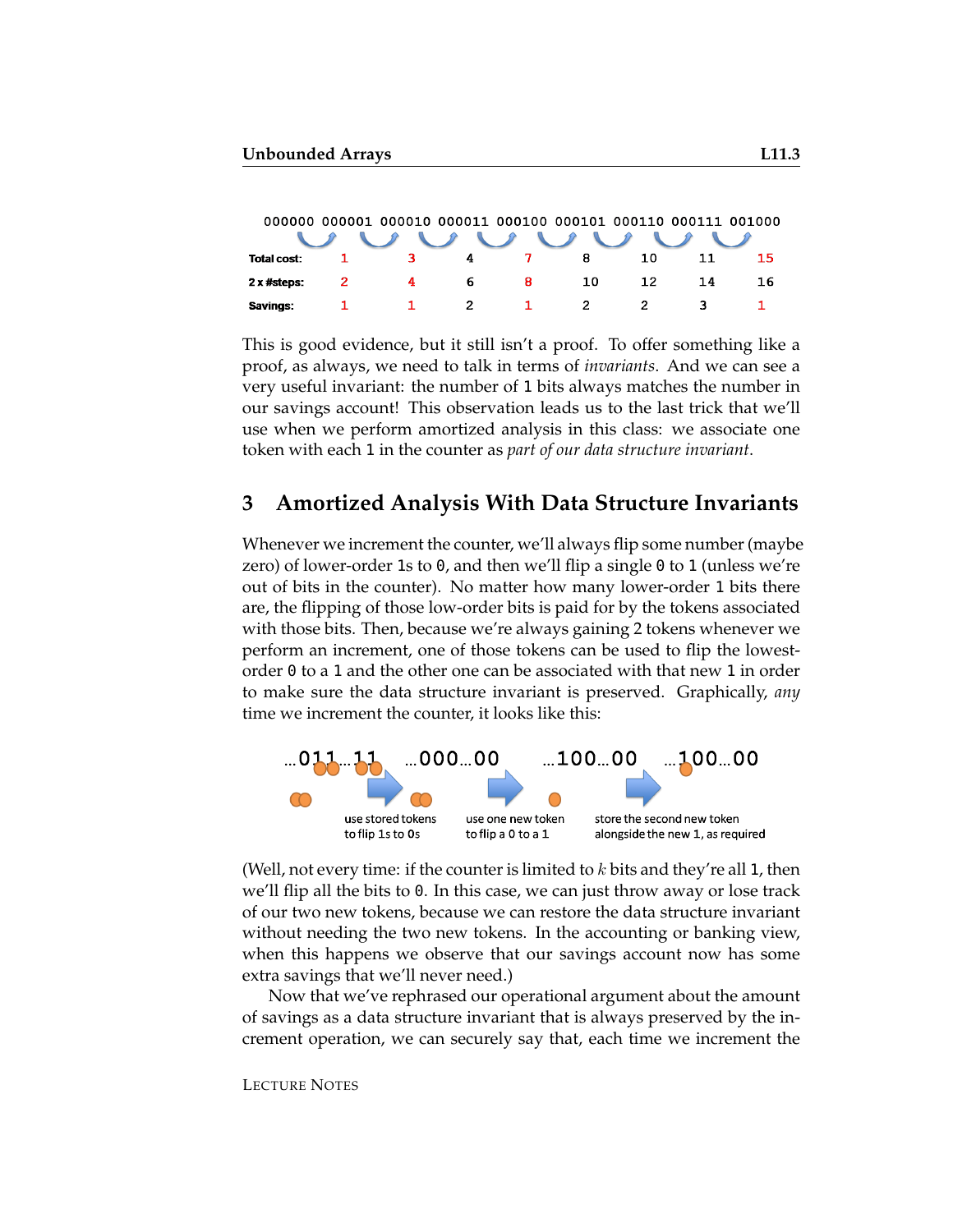counter, it suffices to reserve exactly two tokens. This means that a series of  $n$  increments of the  $k$ -bit counter, starting when the counter is all zeroes, will take time in  $O(n)$ . We can also say that each individual operation has an *amortized running time* of 2 bitflips, which means that the *amortized* cost of each operation is in  $O(1)$ . It's not at all contradictory for bitflips to have an amortized running time in  $O(1)$  and a worst-case running time in  $O(k)$ .

In summary: to talk about amortized running time (or, more generally, the amortized *cost*) of operations on a data structure, we:

- 1. Invent a notion of *tokens* that stand in for the resource that we're interested in (usually time — in our example, a token is spent each time a bit is flipped);
- 2. Specify, for any instance of the data structure, how many tokens need to be held in reserve as part of the data structure invariant (in our example, one token for each 1-bit);
- 3. Assign, for each operation we might perform on the data structure, an amortized cost in tokens (in our example, two tokens for each increment);
- 4. Prove that, for any operation we might perform on the data structure, the amortized cost plus the tokens held in reserve as part of the data structure invariant suffices to restore the data structure invariant.

This analysis proves that, for any *sequence* of operations on a data structure, the cumulative cost of that sequence of operations will be less than or equal to the sum of the amortized cost of those operations. Even if some of the operations in that sequence have high cost (take a long time to run), that will be at least paid for by other operations that have low cost (take a short time to run).

This form of amortized analysis is sometimes called the *potential method*. It is a powerful mathematical technique, but we'll only use it for relatively simple examples in this class.

### **4 What amortized analysis means**

Tokens aren't real things, of course! They are stand-ins for the actual resources we're interested in. Usually, the resource we are concerned about is time, so we match up tokens to the (frequently constant-time) operations we have to do on our data structure. In the counter example, we might be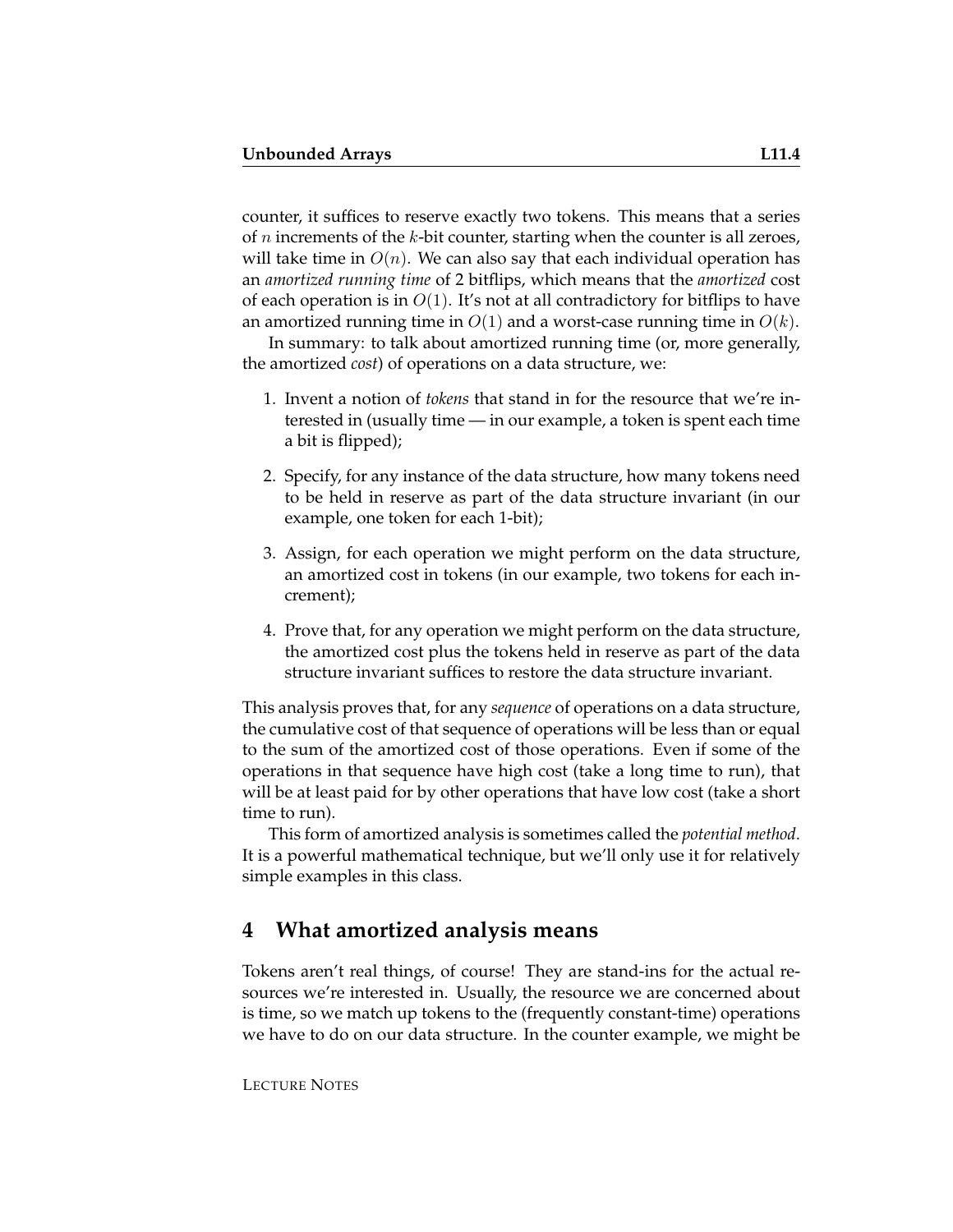storing the counter as an array of **bool** values, in which case it would take a constant-time array write to flip one of the bits in the counter. (Tokens will also correspond to array writes in the unbounded array example we consider next.)

We do amortized analysis in order to prove that the *inexpensive operations early on* suffice to pay for *any expensive operations* that happen later. There's no uncertainty with amortized analysis: we know that, if we calculate our overall time as if each increment costs two bit flips, we will never underestimate the total cost of our computation.



This is different than average case analysis for quicksort, where we know that sometimes the total cost of sorting could be higher than predicted (if we get unlucky in our random pivot selection). There's no luck in our amortized analysis: we know that the total cost of  $n$  increments is in  $O(n)$ , even though the worst case cost of a single increment operation is  $O(k)$  bit flips.

### **5 Unbounded Arrays**

In the second homework assignment, you were asked to read in some files such as the *Collected Works of Shakespeare*, the *Scrabble Players Dictionary*, or anonymous tweets collected from Twitter. What kind of data structure do we want to use when we read the file? In later parts of the assignment we want to look up words, perhaps sort them, so it is natural to want to use an array of strings, each string constituting a word. A problem is that before we start reading we don't know how many words there will be in the file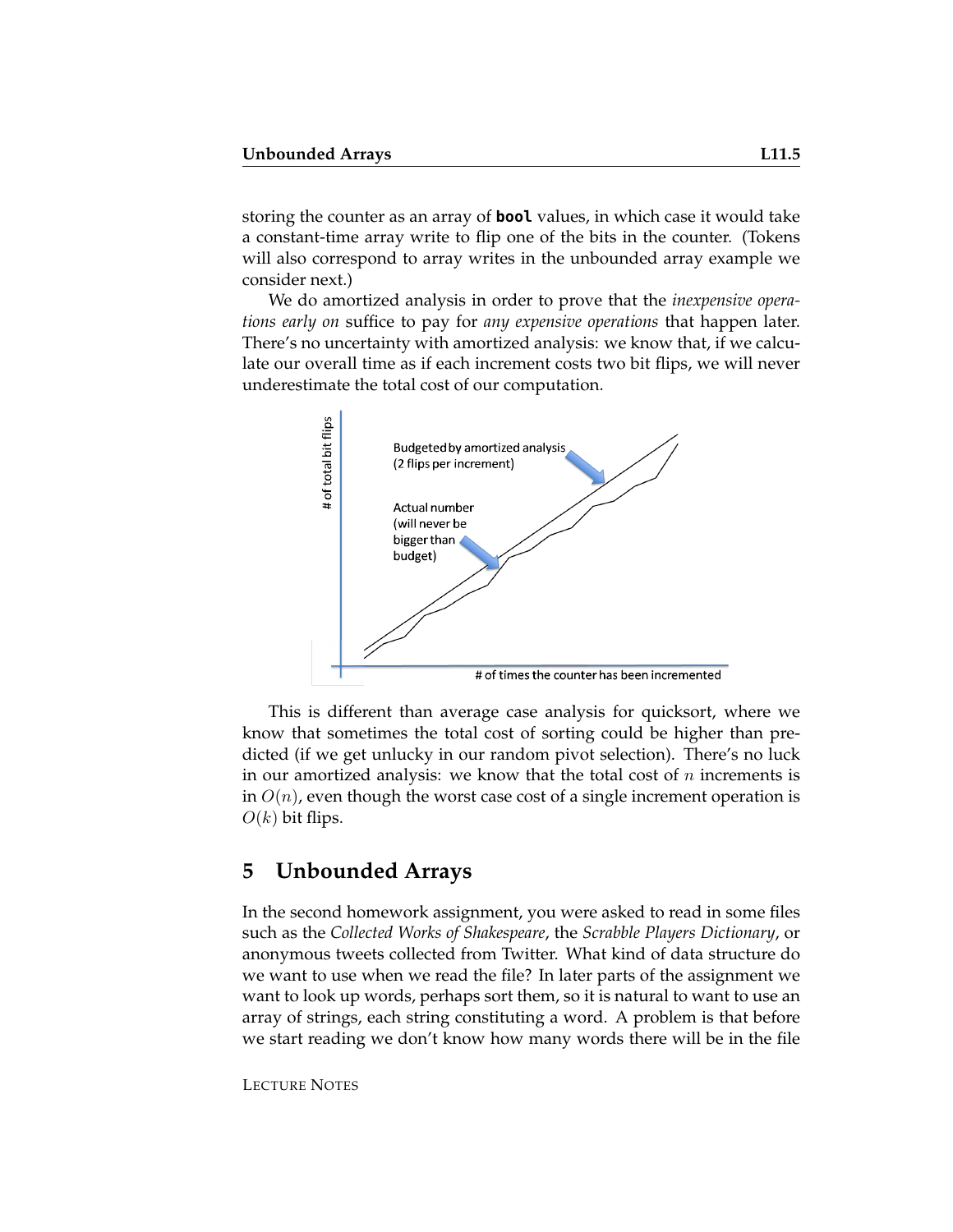so we cannot allocate an array of the right size! One solution uses either a queue or a stack.

The array interface that we discussed before doesn't seem like it would work, because it requires us to bound the size of the array — to know in advance how much data we'll need to store:

```
// typedef \text{---}* arr\text{-}t;
typedef struct arr_header* arr_t;
int arr_len(arr_t A)
 /*@requires A != NULL; @*/;
arr_t arr_new(int size)
 /*@requires 0 <= size; @*/
 /*@ensures \result != NULL; @*/
 /*@ensures arr_len(\result) == size; @*/;
string arr_get(arr_t A, int i)
 /*@requires A != NULL; @*/
 /*@requires 0 <= i && i < arr_len(A); @*/;
void arr_set(arr_t A, int i, string x)
 /*@requires A != NULL; @*/
 /*@requires 0 <= i && i < arr_len(A); @*/;
```
It would work, however, if we had an extended interface of *unbounded arrays*, where the arr\_add(A,x) function increases the array's size to add x to the end of the array. There's a complementary operation, arr\_rem(A), that decreases the array's size by 1.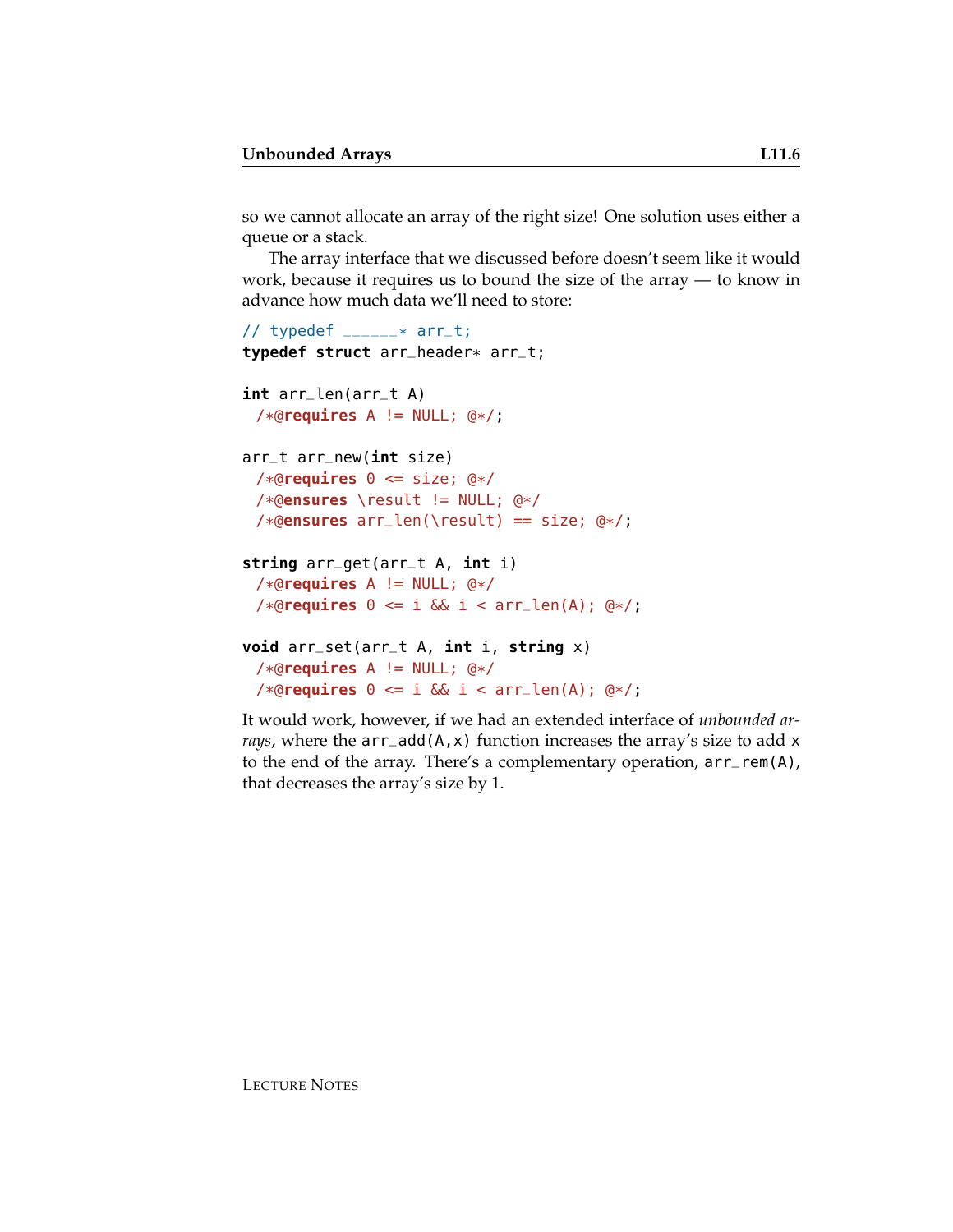```
void arr_add(arr A, string x)
 /*@requires A != NULL; @*/;
string arr_rem(arr A)
 /*@requires A != NULL; @*/
 /*@requires 0 < arr_len(A); @*/;
```
We'd like to give all the operations in this extended array interface a running time in  $O(1)$  $O(1)$  $O(1)$ .<sup>1</sup> It's not practical to give  $\texttt{arr\_add}(A, x)$  a worst case running time in  $O(1)$ , but with a careful implementation we can show that is possible to give the function an amortized running time in  $O(1)$ .

# **6 Implementing Unbounded Arrays**

Our original implementation of an interface for C0 arrays had a struct with two fields: the data field, an actual array of strings, and a limit field, which contained the length of the array. This limit was what we returned to the users when they asked for the length of the array.

While it wouldn't work to have a limit that was *less* than the array length we are reporting to the user, we can certainly have an array limit that is greater: we'll store the potentially smaller number that we report in the size field.

```
1 typedef struct arr_header arr;
2 struct arr_header {
3 int size; /* 0 <= size && size < limit */
   \text{int limit}; /* 0 < \text{limit} */5 string[] data; /* \length(data) == limit */
6 };
7
8 int arr_len(arr* A)
9 //@requires is_arr(A);
10 //@ensures 0 <= \result && \result <= \length(A->data);
11 \frac{1}{2}12 return A->size;
13 }
```
<span id="page-6-0"></span><sup>&</sup>lt;sup>1</sup>It's questionable at best whether we should think about  $\arr$  new being  $O(1)$ , because we have to allocate  $O(n)$  space to get an array of length n and initialize all that space to default values. The operating system has enough tricks to get this cost down, however, that we usually think of array allocation as a constant-time operation.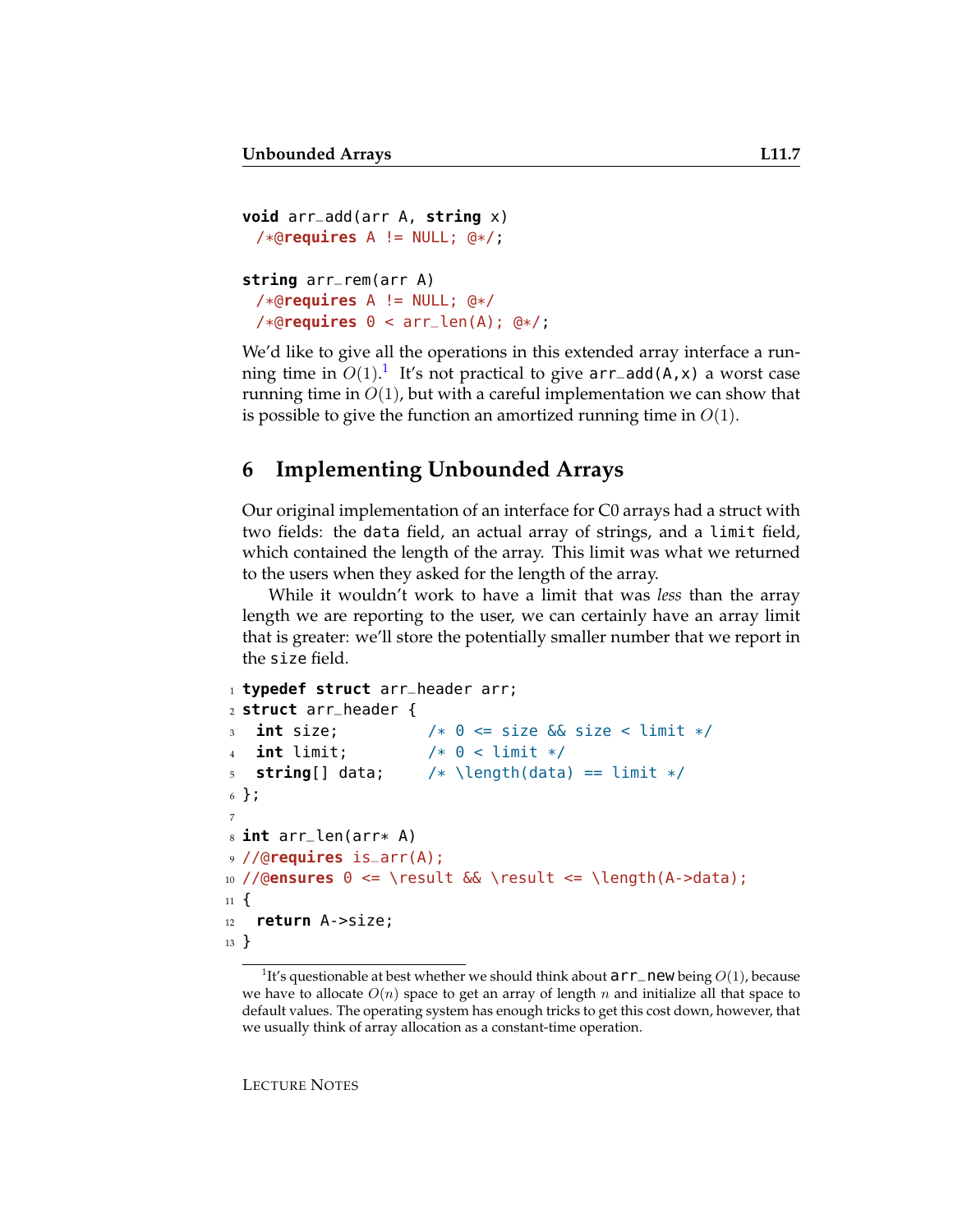If we reserve enough extra room, then most of the time when we need to use arr\_add to append a new item onto the end of the array, we can do it by just incrementing the size field and putting the new element into an already-allocated cell in the data array.



The images to the left above represent how the data structure is actually stored in memory, and the images in the thought bubbles to the right represent how the client of our array library can think about the data structure after an arr\_add operation.

The data structure invariant sketched out in comments above can be turned into an is\_arr function like this:

```
15 bool is_arr_expected_length(string[] A, int limit) {
16 //@assert \length(A) == limit;
17 return true;
18 }
19
20 bool is_arr(arr* A) {
21 return A != NULL
22 && is_arr_expected_length(A->data, A->limit)
23 && 0 \leq A \geq A->size && A->size \leq A \geqlimit;
24 }
```
Because we require that the size be strictly less than the limit, we can always implement arr\_add by storing the new string in A->data[A->size] and then incrementing the size. But after incrementing the size, we might violate the data structure invariant! We'll use a helper function, arr\_resize, to resize the array in this case.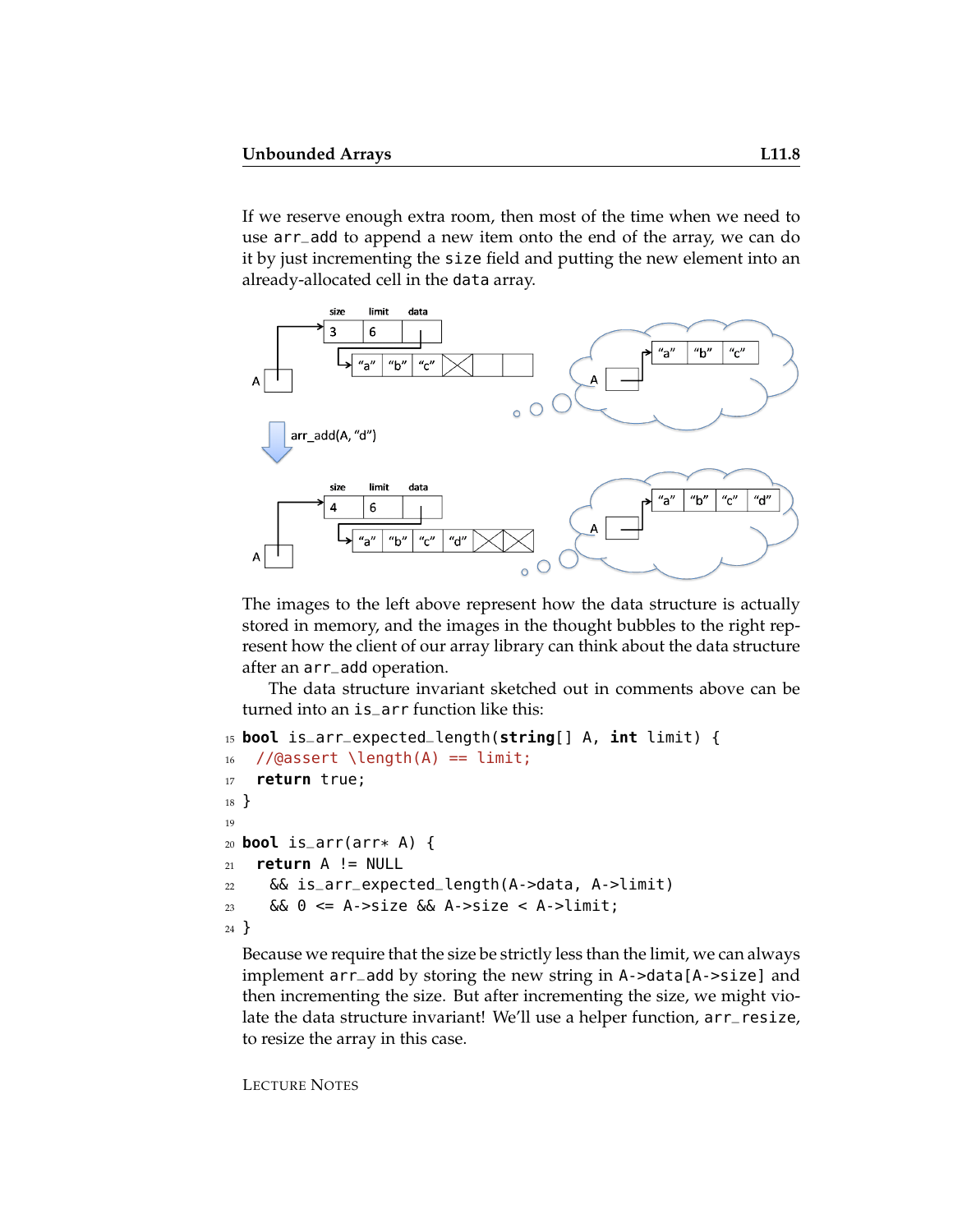```
26 void arr_add(arr* A, string x)
27 //@requires is_arr(A);
28 //@ensures is_arr(A);
29 \text{ }30 A->data[A->size] = x;
31 \quad (A \text{-} \text{size}) + +;32 arr_resize(A);
33 }
```
The arr\_resize() function works by allocating a new array, copying the old array's contents into the new array, and replacing A->data with the address of the newly allocated array.

```
35 void arr_resize(arr* A)
36 //@requires A != NULL && \length(A->data) == A->limit;
37 //@requires 0 < A->size && A->size <= A->limit;
38 //@ensures is_arr(A);
39 \frac{1}{2}40 if (A->size == A->limit) {
41 assert(A->limit < int_max() / 2); // Can't handle bigger
42 A->limit = A->size * 2;43 } else {
44 return;
45 }
46
47 //@assert \theta \leq A->size && A->size < A->limit;
48 string[] B = alloc_array(string, A->limit);
49
50 for (int i = 0; i < A->size; i++)
51 / (\text{dloop} invariant \theta \leq i & i \leq A->size;
52 \quad \text{\AA}53 B[i] = A->data[i];
54 }
55
56 A->data = B;
57 }
```
The assertion **assert**(A->limit < int\_max() / 2) is there because, without it, we have to worry that doubling the limit in the next line might overflow. *Hard asserts* like this allow us to safely detect unlikely failures that we can't exclude with contracts but that we don't want to encode into our interface.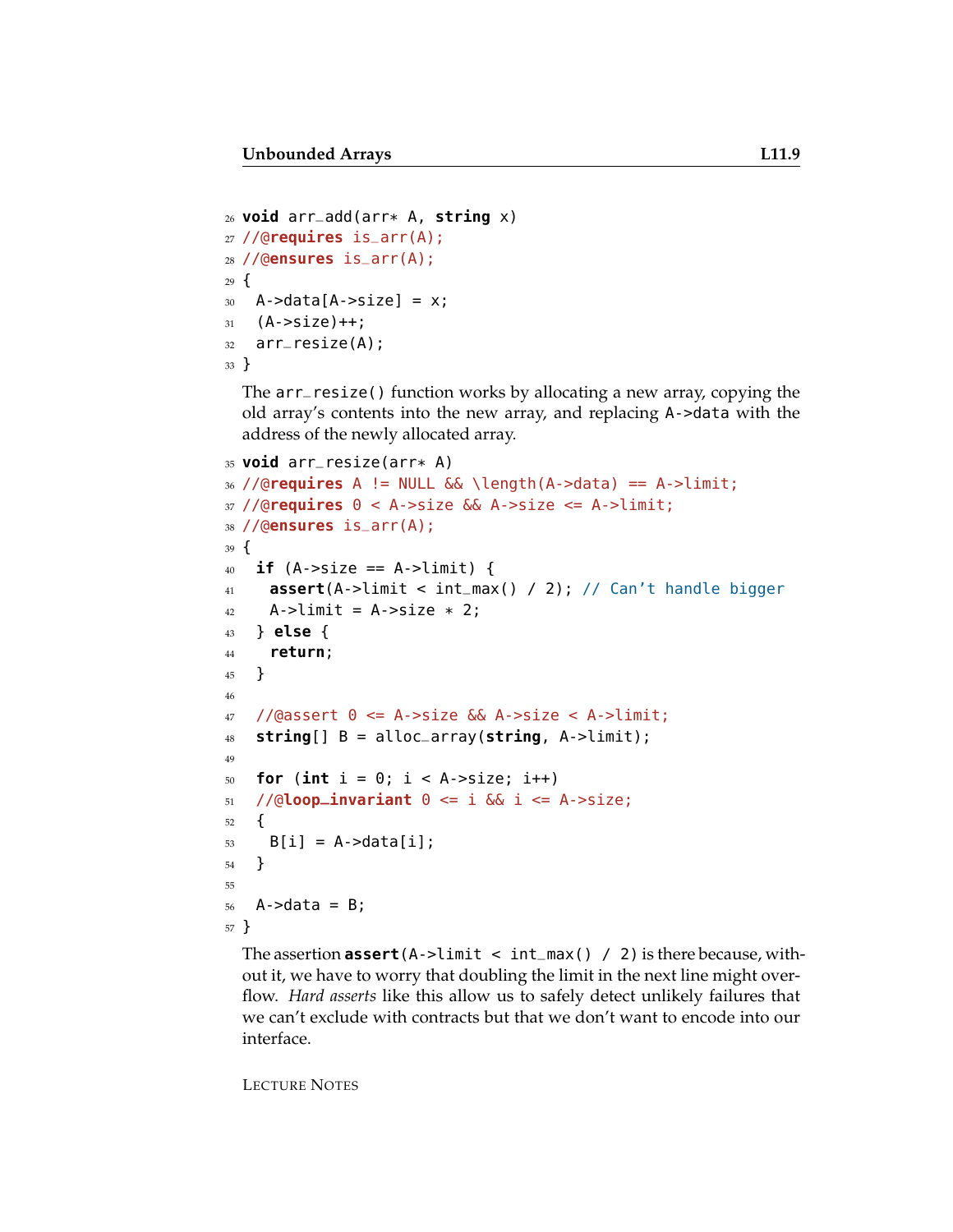#### **7 Amortized Analysis for Unbounded Arrays**

Doubling the size of the array whenever we resize it allows us to give an amortized analysis concluding that every arr\_add operation has an amortized cost of *three* array writes. Because array writes are our primary notion of cost, we say that one token allows us to write to an array one time.

Here's how the analysis works: our *data structure invariant* for tokens is that, whenever we are using a cell in the *second half of the array*, we need to store two tokens alongside that cell. Then we assign an *amortized cost* of three tokens to the add operation. Every call to arr\_add uses one token to write an element into the array; if that new element is in the second half of the array, we store two tokens alongside that newly-in-use cell. Thus, budgeting three tokens for each arr\_add operation suffices to preserve the data structure invariant in every case that doesn't cause the array to become totally full.



In the cases where the addition does completely fill the array, we need to copy over every element in the old array into a new, larger array in order to preserve the A->size < A->limit data structure invariant. This requires one write for every element in the old array. We can pay for each one of those writes because we have two stored tokens in exactly half of the old array — which is the same as having one token for each cell in the old array.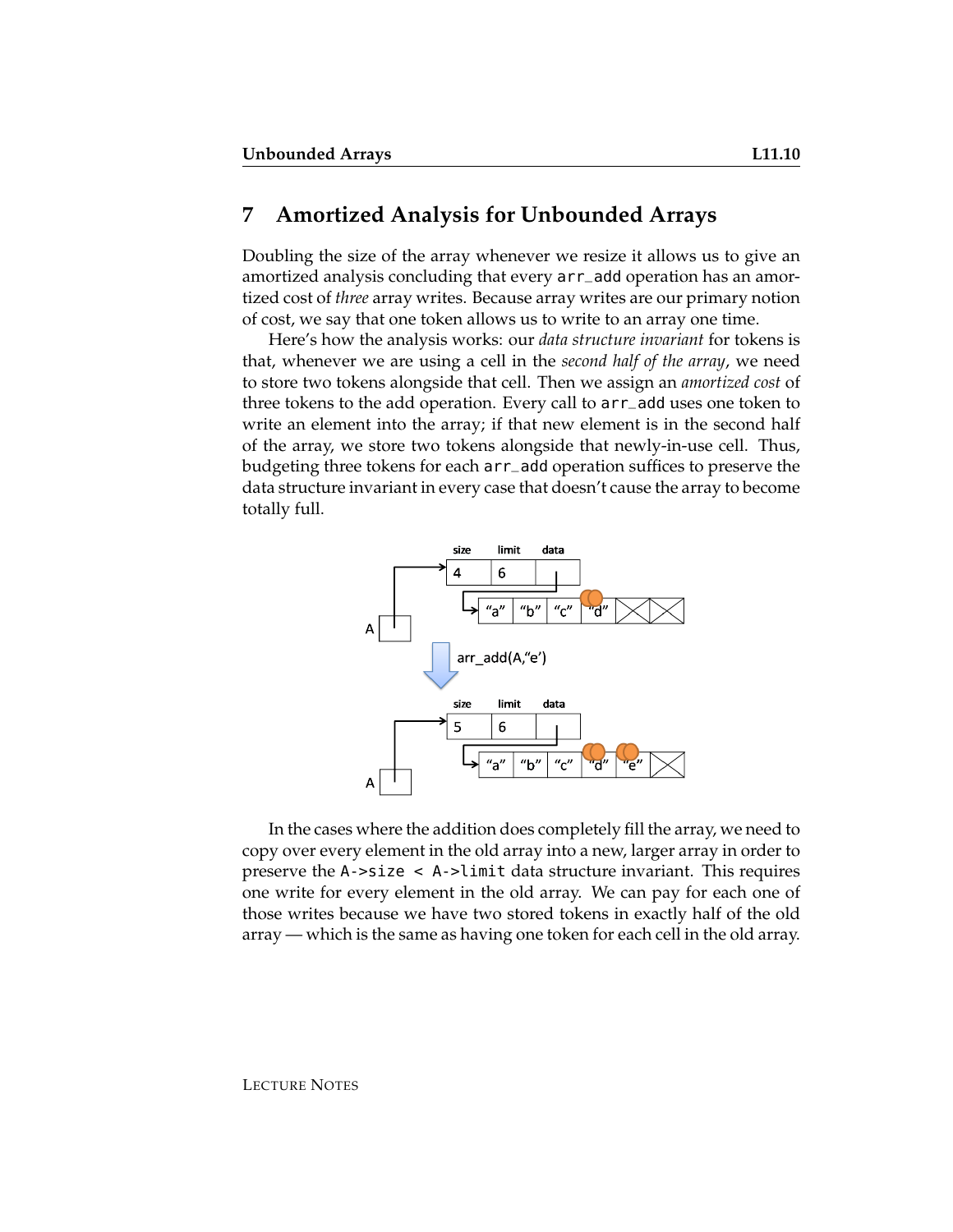

After the resize, exactly half the array is full, so our data structure invariant for tokens doesn't require us to have any tokens in reserve. This means that the data structure invariant is preserved in this case as well.

This establishes that the amortized cost of arr\_add is three array writes. We do things that aren't array writes in the process of doing  $arr$ –add, but the cost is dominated by array writes, so this gives the right big-O notion of (amortized) cost.

# **8 Shrinking the array**

In the example above, we only re-sized our array to make it bigger. We could also call arr\_resize(A) in our arr\_rem function, and allow that function to make the array either bigger or smaller.

```
59 string arr_rem(arr* A)
60 //@requires is_arr(A);
61 //@requires @ < arr<sub>1</sub>len(A);
62 //@ensures is_arr(A);
63 \text{ }64 (A->size) --;65 string x = A->data[A->size];
66 arr_resize(A);
67 return x;
68 }
```
If we want arr\_rem to take amortized constant time, it will not work to resize the array as soon as A is less than half full. An array that is exactly half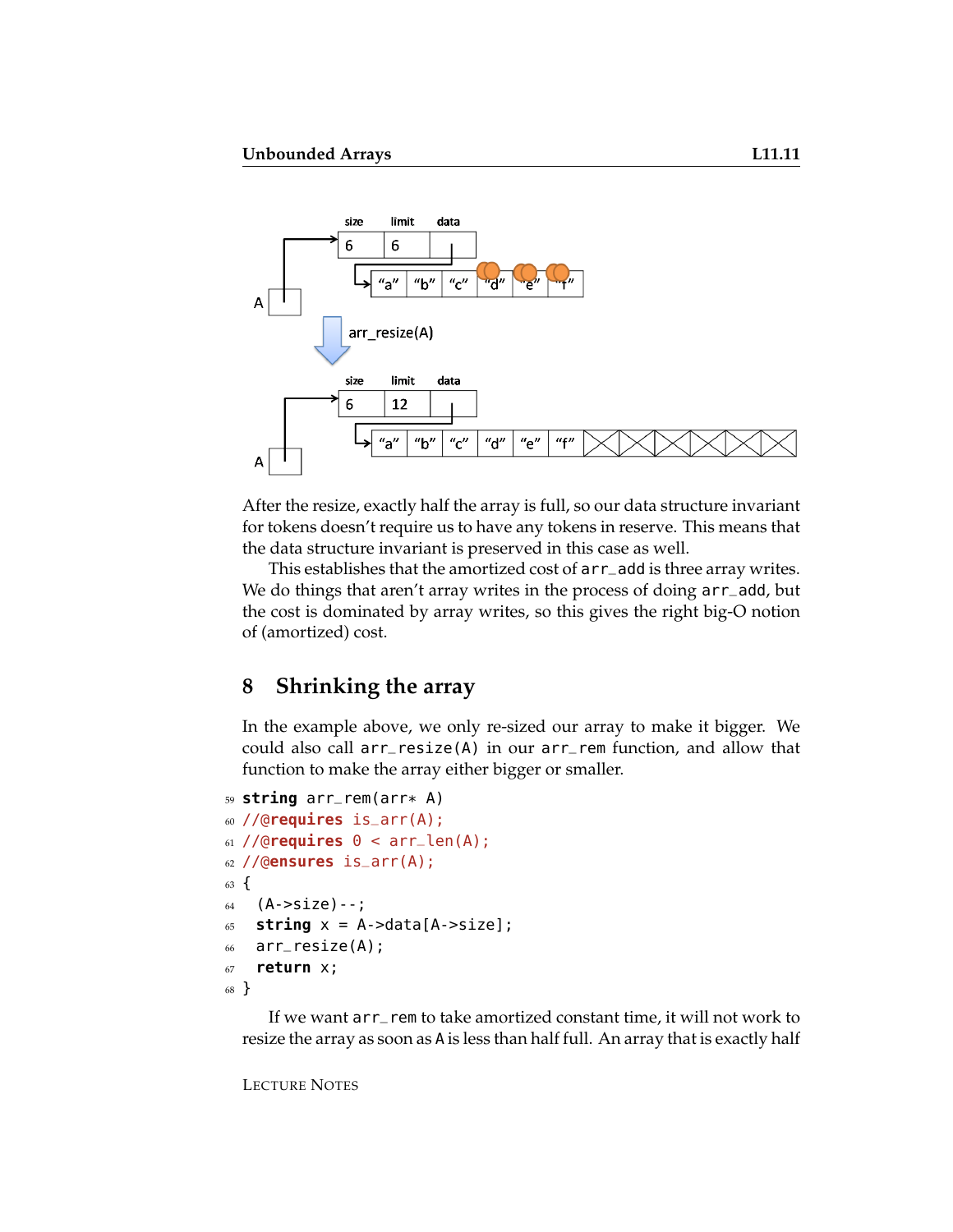full doesn't have any tokens in reserve, so it wouldn't be possible to pay for halving the size of the array in this case. In order to make the constanttime amortized cost work, the easiest thing to do is only resize the array when it is less than *one-quarter* full. If we make this change, it's possible to reflect it in the data structure invariant, requiring that A->size be in the range [A->limit/4, A->limit) rather than the range [0, A->limit) that we required before.

In order to show that this deletion operation has the correct amortized cost, we must extend our data structure invariant to also store tokens for every unused cell in the left half of the array. (See the exercises below.) Once we do so, we can conclude that *any* valid sequence of n operations (arr\_add or arr\_rem) that we perform on an unbounded array will take time in  $O(n)$ , even if any single one of those operations might take time proportional to the current length of the array.